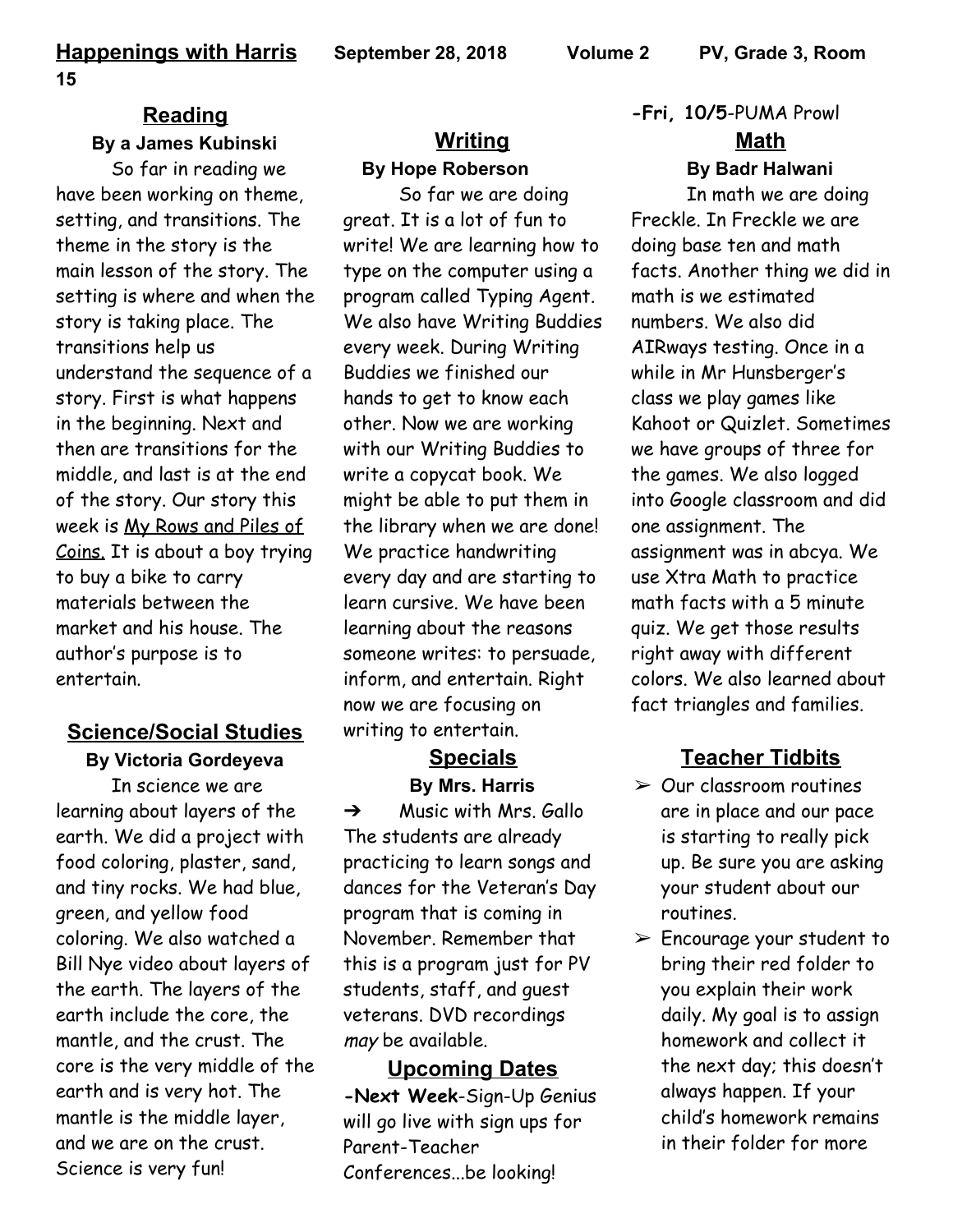**15**

than one day, please leave it there.